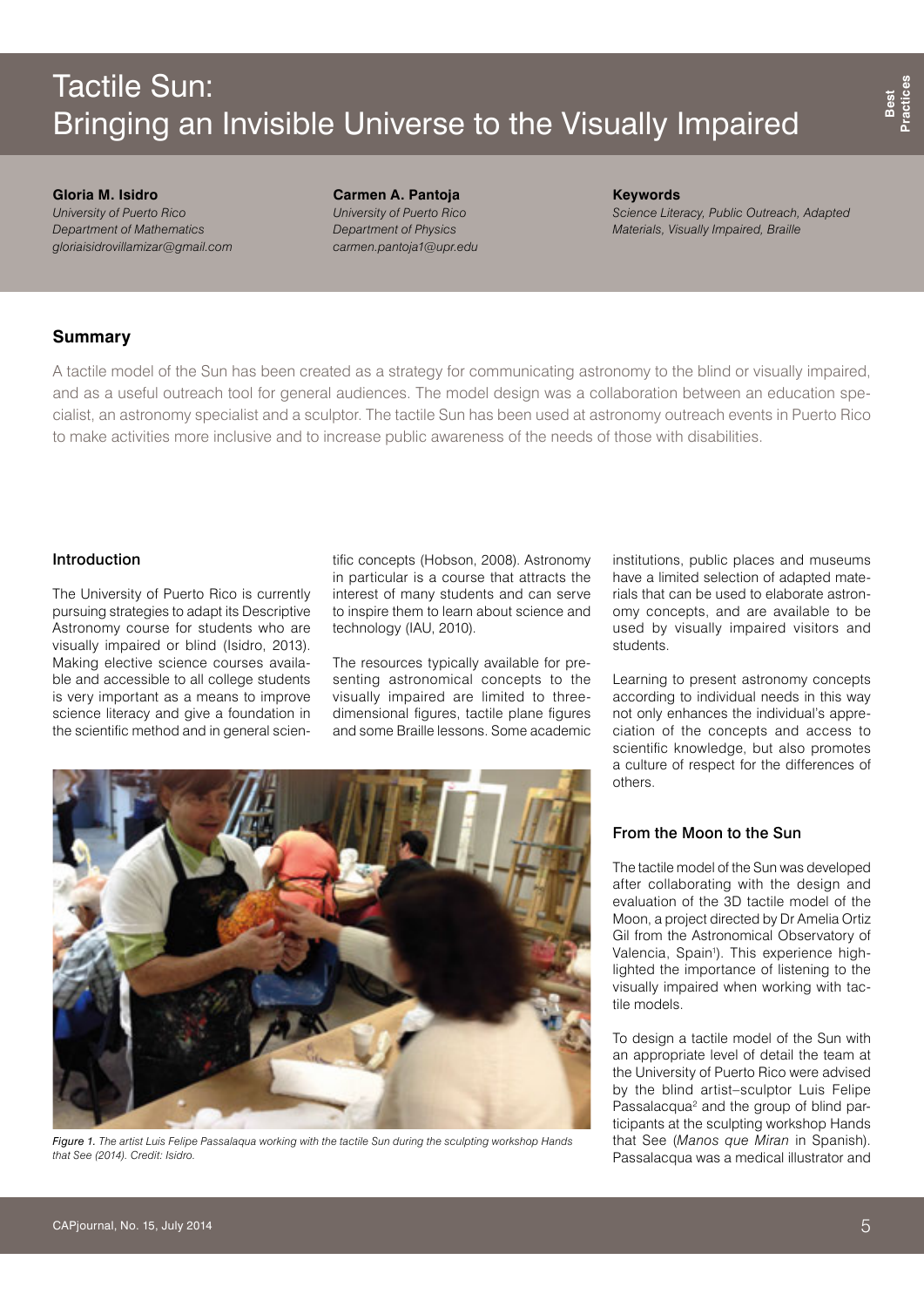

*Figure 2. The artist Luis Felipe Passalaqua exploring the tactile comet (Kowal et al., 2010) and a blind participant of the Hands that See workshop exploring the tactile Sun (2013). Credit: Isidro.*

artist before losing his sight several years ago. In addition to his work as a sculptor he is actively engaged in introducing diverse audiences to the arts and increasing public awareness of people with disabilities.

Isidro worked as a volunteer for the Hands that See workshop at the Museum of Art, Puerto Rico. The workshop was developed with the assistance of five volunteers and a member of the museum staff. The participants included totally blind, visually impaired and paraplegic individuals. The tactile Sun project was developed over a period of ten weeks and concluded with a display of the students' creations<sup>3</sup> at the museum in May 2013.

#### Designing a tactile model of the Sun

The tactile Sun was created on a styrofoam sphere coated with a metal mesh screen. The texture of the Sun was made using cold porcelain and it was then painted with acrylic paint. Cold porcelain is an easy-toprepare and inexpensive material that is used in crafts.

The tactile Sun consists of a sphere with a radius of 10.9 cm and its rough texture



*Figure 3. Tactile Sun model with an approximate indication of the size of the Earth with the head of a pin stuck in cork at the left side. Credit: Isidro.*

represents the granular appearance in the visible images of the Sun. The grains in the tactile Sun correspond to the movement of gas in the convection zone of the Sun. In visible images, the bright areas of the Sun represent gas that is ascending and the dark areas are the descending gas. In the tactile Sun, the high reliefs represent the ascending gas and the low reliefs represent the descending gas.

The surface of the sphere has two arcs that are protruding from the surface. These arcs represent two prominences — jets of gas ejected from active regions on the Sun's surface with the shape of arcs. In addition, the tactile Sun has three flat surfaces representing three solar flares — jets of gas ejected from active regions of the Sun's surface shaped as flames.

In the centre of the sphere, there is a small hole that represents a sunspot — a region where the temperature is lower than adjacent areas. Some sunspots are comparable in size to the size of Earth.

# Some uses of a tactile model of the Sun

The team have used the tactile Sun model at different events<sup>4</sup> developed in consultation with blind people. It was displayed at an exhibit during the celebration of White Cane Day<sup>5</sup>: Dare to See the World *with Your Eyes Closed*, at the University of Puerto Rico (15 October 2013). The model has also been used at teacher workshops with science and mathematics teachers and with special education teachers, as a resource with sighted students at all levels in an activity about the scale of the Solar System, and to present concepts and at the same time display different resources developed to make astronomy more accessible.

When discussing the Sun at outreach events it is very important to remind the public to never look directly at the Sun without proper protection because direct sunlight may cause permanent damage to our eyes.